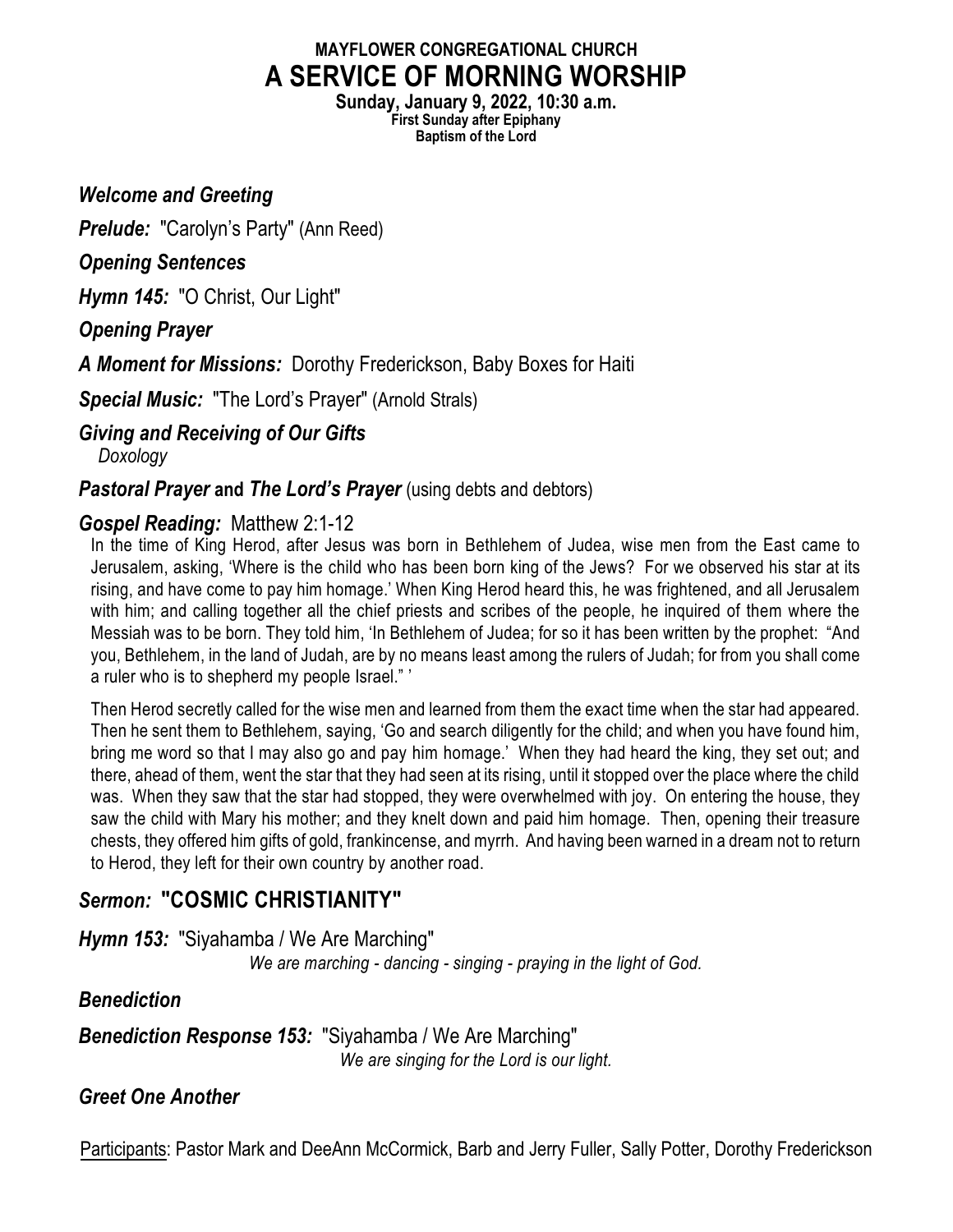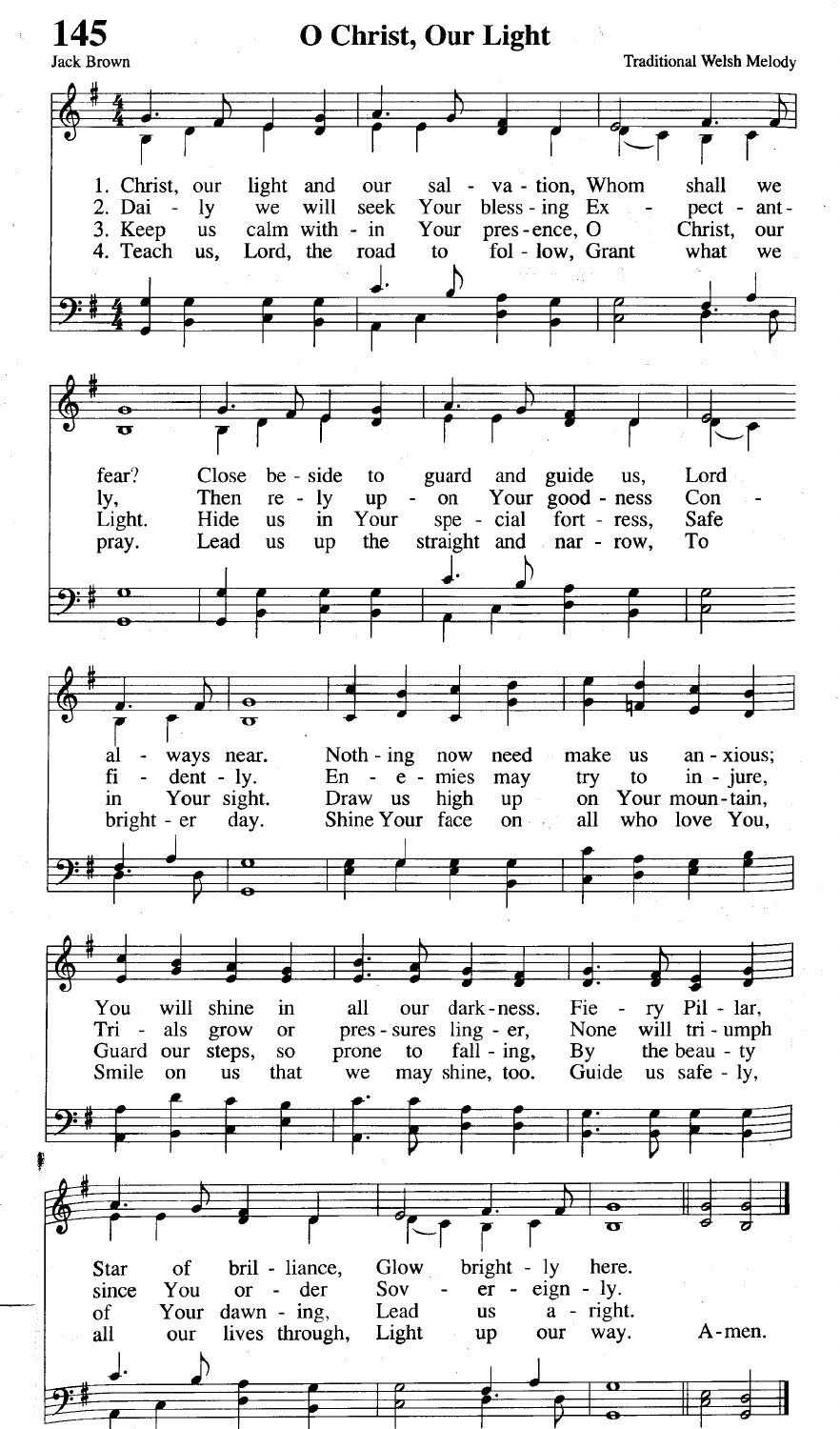## THE TRIUNE GOD Siyahamba / We Are Marching

South African Folk Song

153

South African Folk Song





Alternate text: dancing, singing, praying... Or: We are singing for the Lord is our light...

African phonetics: See-yah-hahmb eh-koo-kah-nyen kwen-kose See-yah-hahm-bah

© 1984, Utryck, admin. by Walton Music Corporation